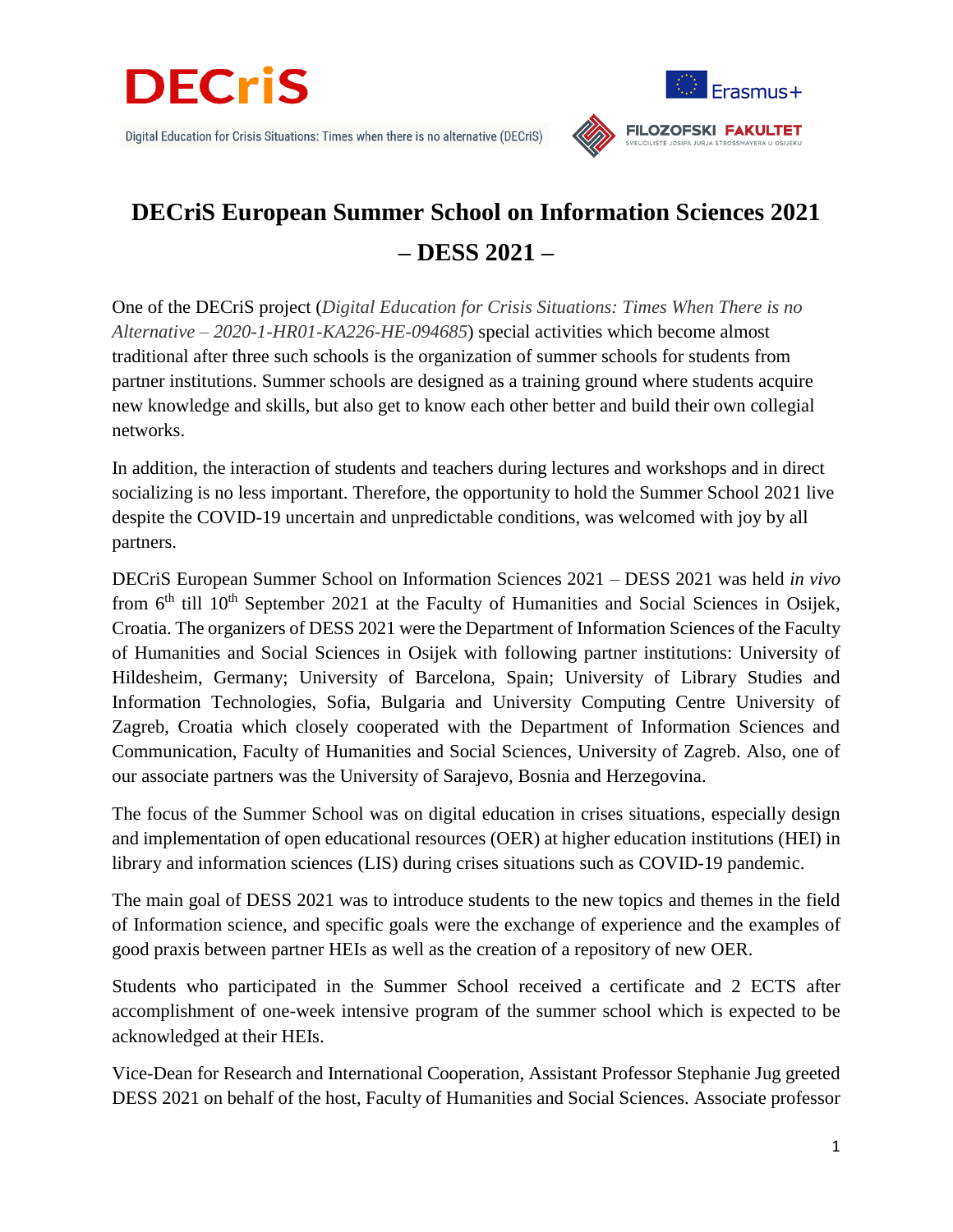

Digital Education for Crisis Situations: Times when there is no alternative (DECriS)



**FILOZOFSKI FAKULTET** 

Boris Bosančić, PhD the project coordinator, and Tatjana Aparac – Jelušić, PhD, assistant to the main coordinator opened the Summer School.

Twenty-three students from Spain, Germany, Bulgaria, Bosnia and Herzegovina and Croatia participated at Summer School.

Following invited lecturers from partner institutions presented their lectures:

Boris Bosančić, PhD, Associate Professor, focused on Semantic Web; Milijana Mićunović, PhD, Assistant Professor, talked about new industrial revolution, emerging technologies and information institutions; Juanjo Boté, PhD, Lecturer, offered an interesting introduction into the scientific method and Boris Badurina, PhD, Associate Professor, covered the scientific research in Information Science; Mario Hibert, PhD, Full Professor and Emir Vajzović, Assistant Professor, held an interesting lecture about media and information literacy and the algorithmic turn; Thomas Mandl, PhD, Full Professor, introduced students into information retrieval systems & organization of information; Damir Hasenay, PhD, Full Professor, introduced students to the issues of preservation management of written heritage; Tania Todorova, PhD, Full Professor, talked about copyright and online learning (online lecture); and Irena Jandrić from the University Computing Centre (SRCE) shared her experience in evaluation of OERs.

Every afternoon there were workshops following the topics of morning presentations. Following lecturers from the Department of Information Sciences, Faculty of Humanities and Social Sciences in Osijek, Croatia worked with students on their assignments or discussions: Anita Papić, PhD, Associate Professor; Kristina Feldvari, PhD, Assistant Professor; Tomislav Jakopec, PhD, Assistant Professor and Ines Horvat, Assistant. They covered topics: Introduction to Information Science, Research Methodology in Information Science, Principles of Information Seeking and Retrieval, Evaluation of Information Services and Curation of Analogical and Digital Material.

Students visited IT company COBE where they had an opportunity to listen to a lecturer from a private sector Marko Vukobratović, PhD, who discussed issues related to the blockchain and cryptocurrencies*.*

Besides the formal part of the Summer School participants enjoyed a rich social program and explored cultural history of Osijek and Slavonia and Barania. More information about organization and the program of DESS 2021 are available at official web site DECriS <https://decris.ffos.hr/>

Last day a focus group was organized by Juanjo Boté in order to test the methodology framework for the IO 2 and to collect students' comments about the DESS 2021 as well as their suggestions for future summer schools.

It should be noted that students who attended DESS 2021 were very active, asked questions, offered their views on the issues elaborated during lectures, and were keen to exchange experiences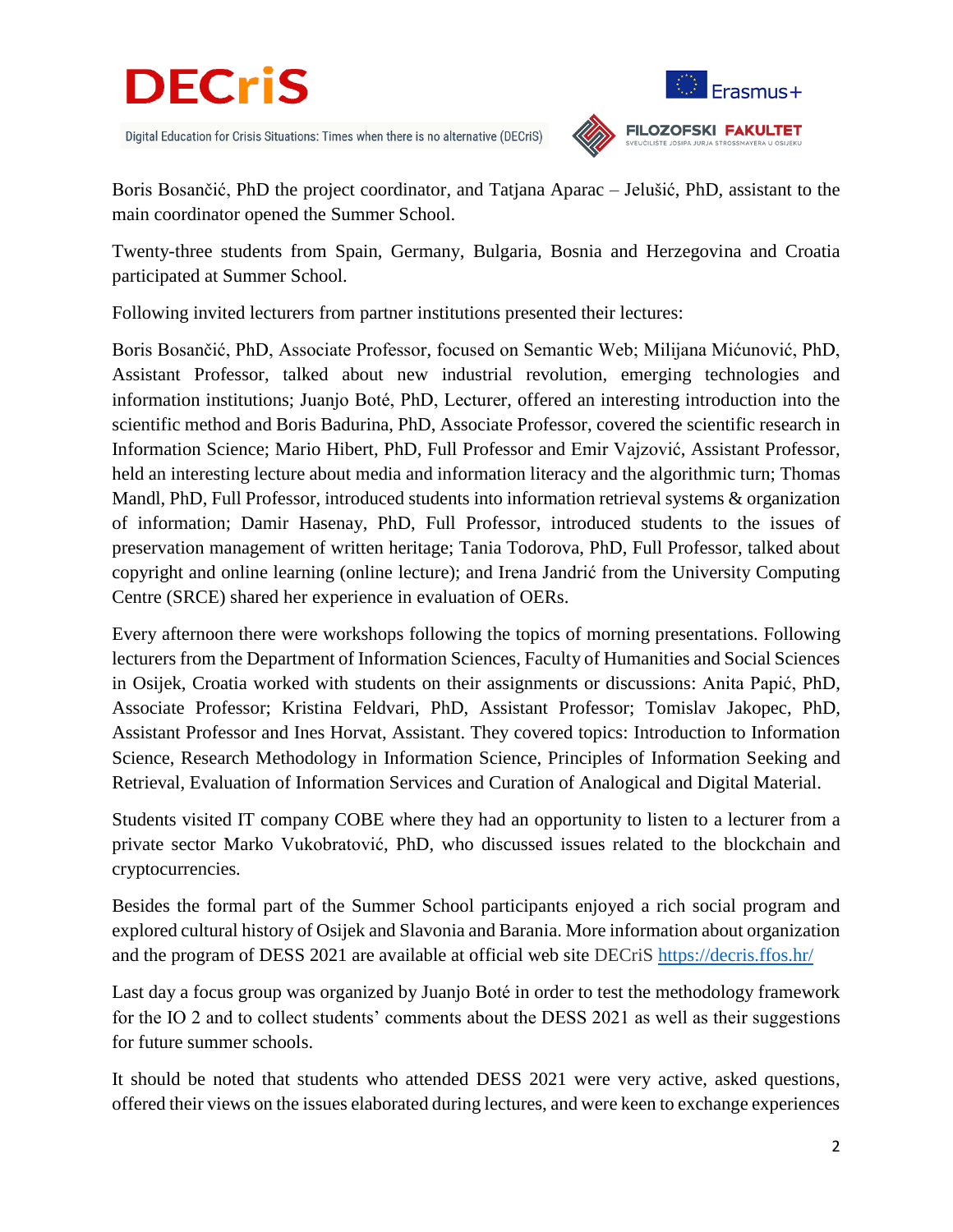

Digital Education for Crisis Situations: Times when there is no alternative (DECriS)



related to e-learning during the COVID-19 pandemic. Last but not least, the organizers received praise from the students regarding structure and content of the DESS 2021, as well as regarding the organization of accomodation and social events.

Coordinator of DESS 2021 was Anita Papić.



The presentation of Professor Tatjana Aparac-Jelušić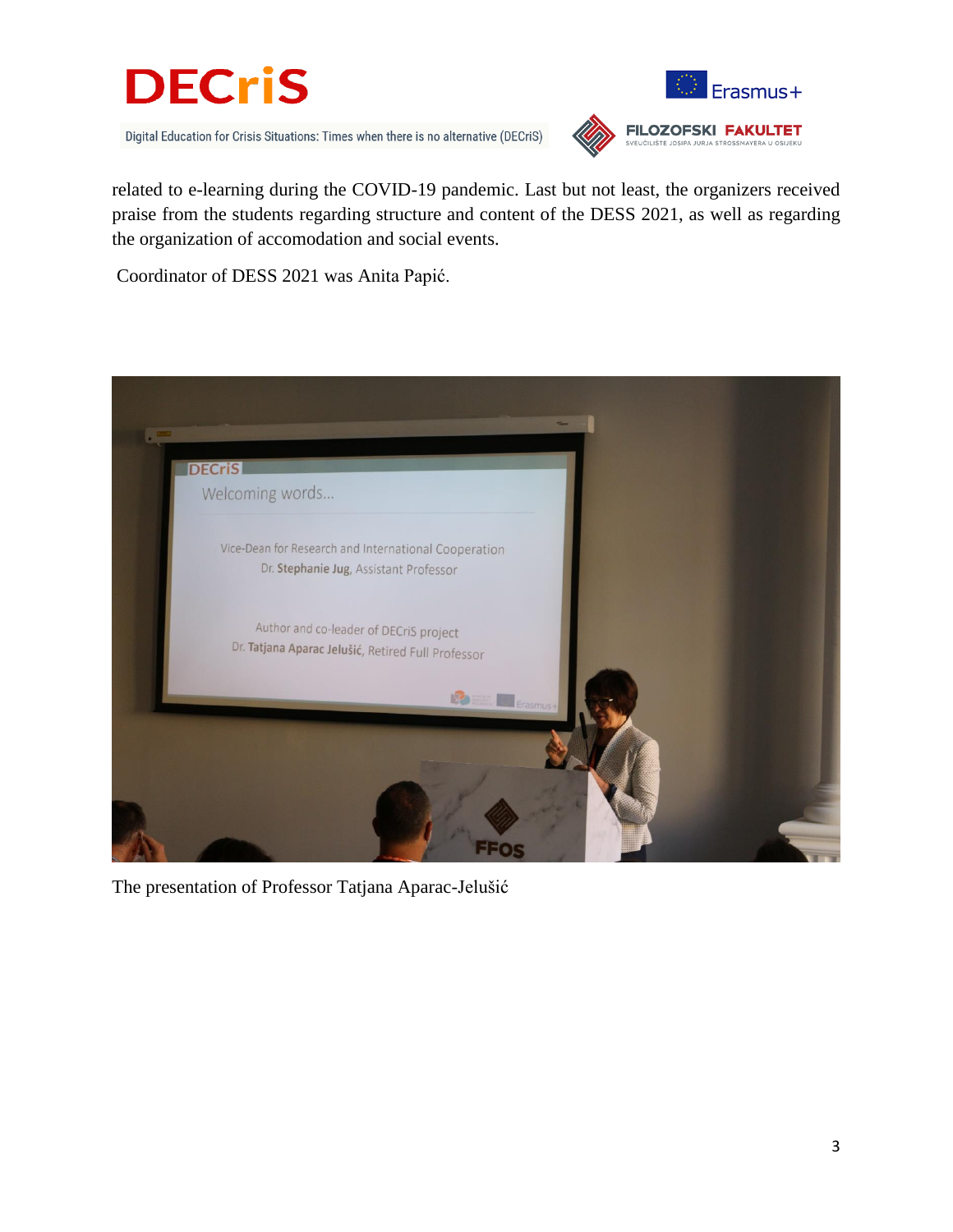









Presentation of Professor Thomas Mandl